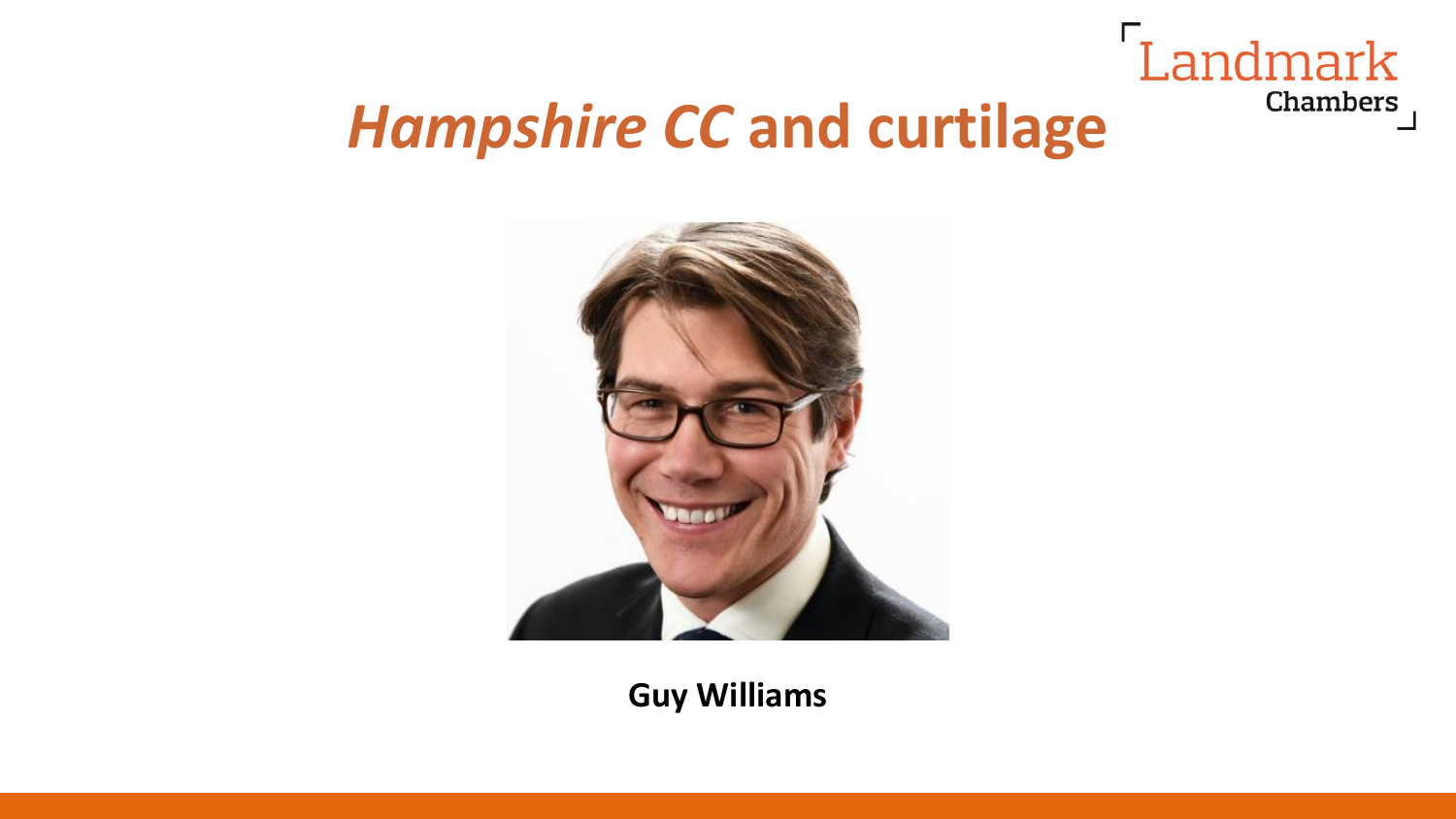## **What's new**

- Chambers
- The divergence within the meaning of "curtilage" as between its "ordinary" meaning and that specific to the listed building context (*Hampshire CC v Secretary of State* [2020] EWHC 959 (Admin)).
- Clarification of the approach to be taken in planning v listed building cases, and the role of statutory context (*Challenge Fencing Ltd*; *Hampshire*)
- The meaning in the listed building context will now sit alongside *Dill* in potentially conferring protection on items that should not be listed in their own right but may count as ancillary structures or objects forming part of the land within the curtilage of the listed building.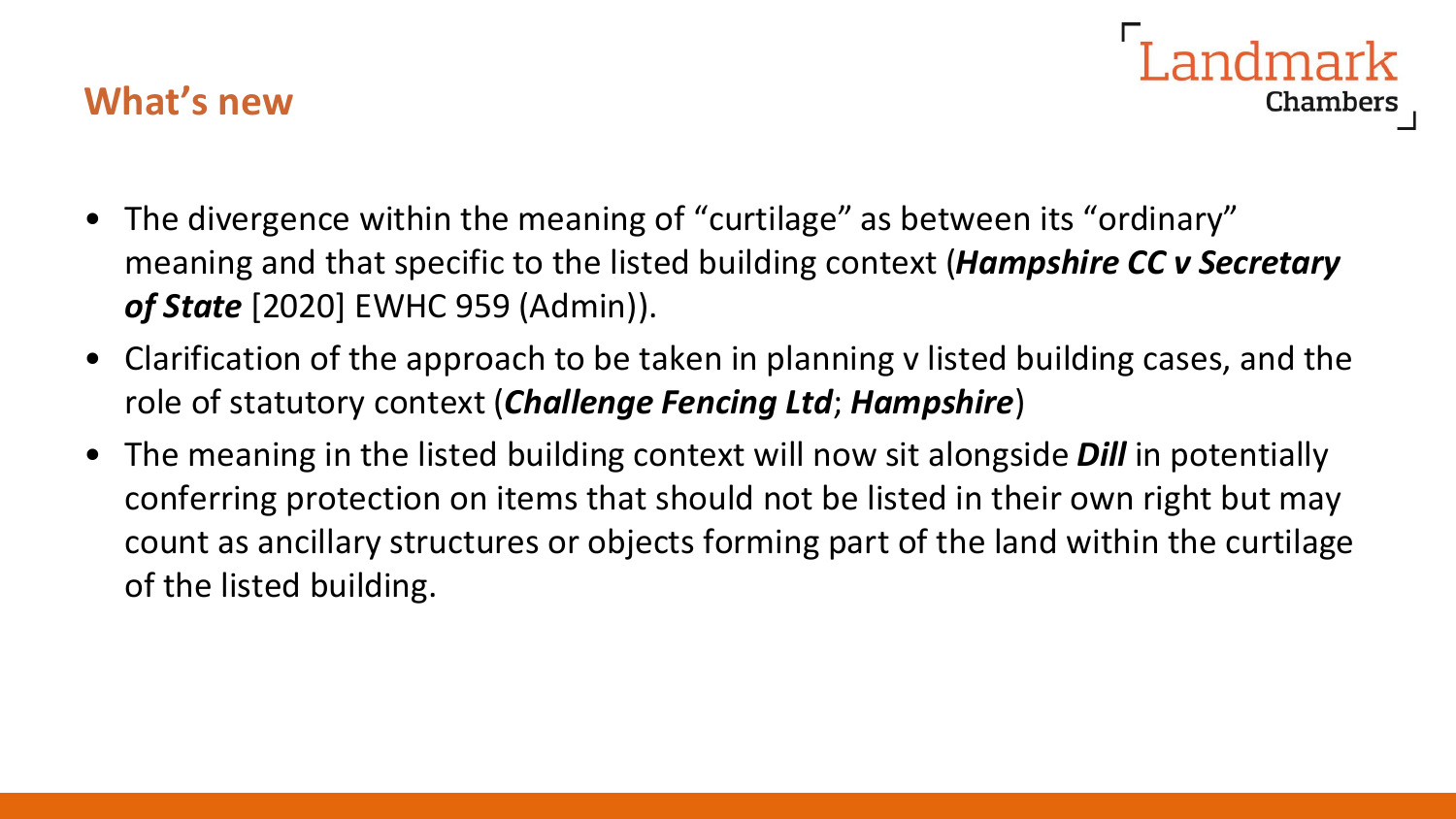#### **Broad or Narrow**



- In *Hampshire* Holgate J. identifies two potential approaches to the identification of curtilage. At a high level of analysis:
- Narrower: whether the land (claimed as curtilage) is so intimately associated with a building that it forms part and parcel *of the building* [87];
- Broader: whether the land (claimed as curtilage) is associated with a building in such a way that the *land and building* comprise part and parcel *of the same entity*, a single unit, or an integral whole [15, 86].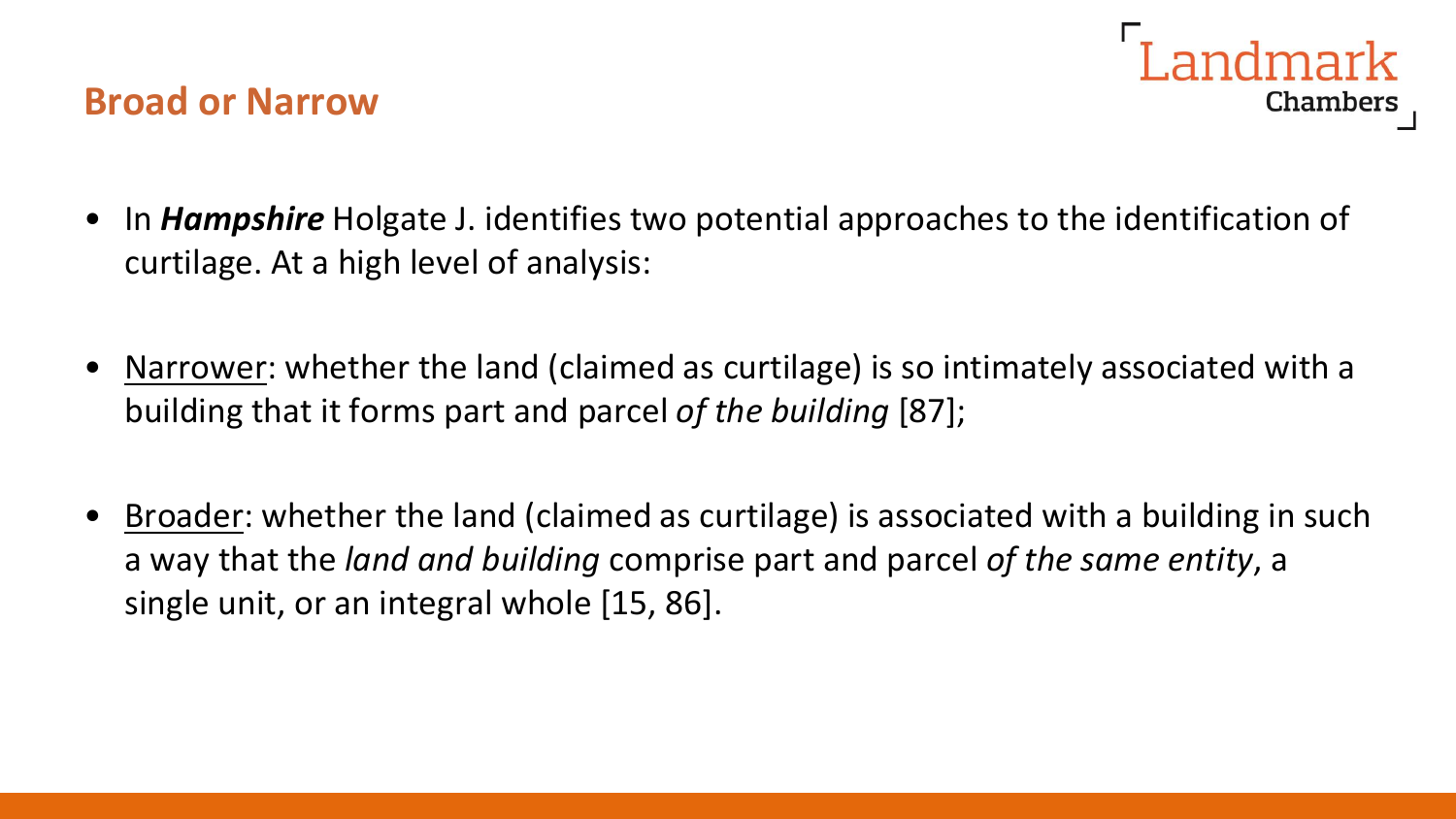## Chambers

## **Curtilage – Roadmap**

- General law
	- *Methuen-Campbell v Walters* [1979] QB 525
	- *Dyer v Dorset CC* [1989] QB 346
- S.  $1(3)$  and  $(5)$  LBCAA
	- More flexible approach in listed building cases
		- *Attorney General ex rel Sutcliffe v Calderdale MBC* (1983) 46 P & CR 399
		- *Debenhams Plc v Westminster City Council* [1987] AC 396
		- *Skerritts of Nottingham Ltd (No. 1) v Secretary of State* [2001] QB 59
		- *Edgerton v. Taunton Deane DC* [2008] EWHC 2752 (Admin)
- Rationalisation in *Hampshire CC v Secretary of State* [2020] EWHC 959 (Admin)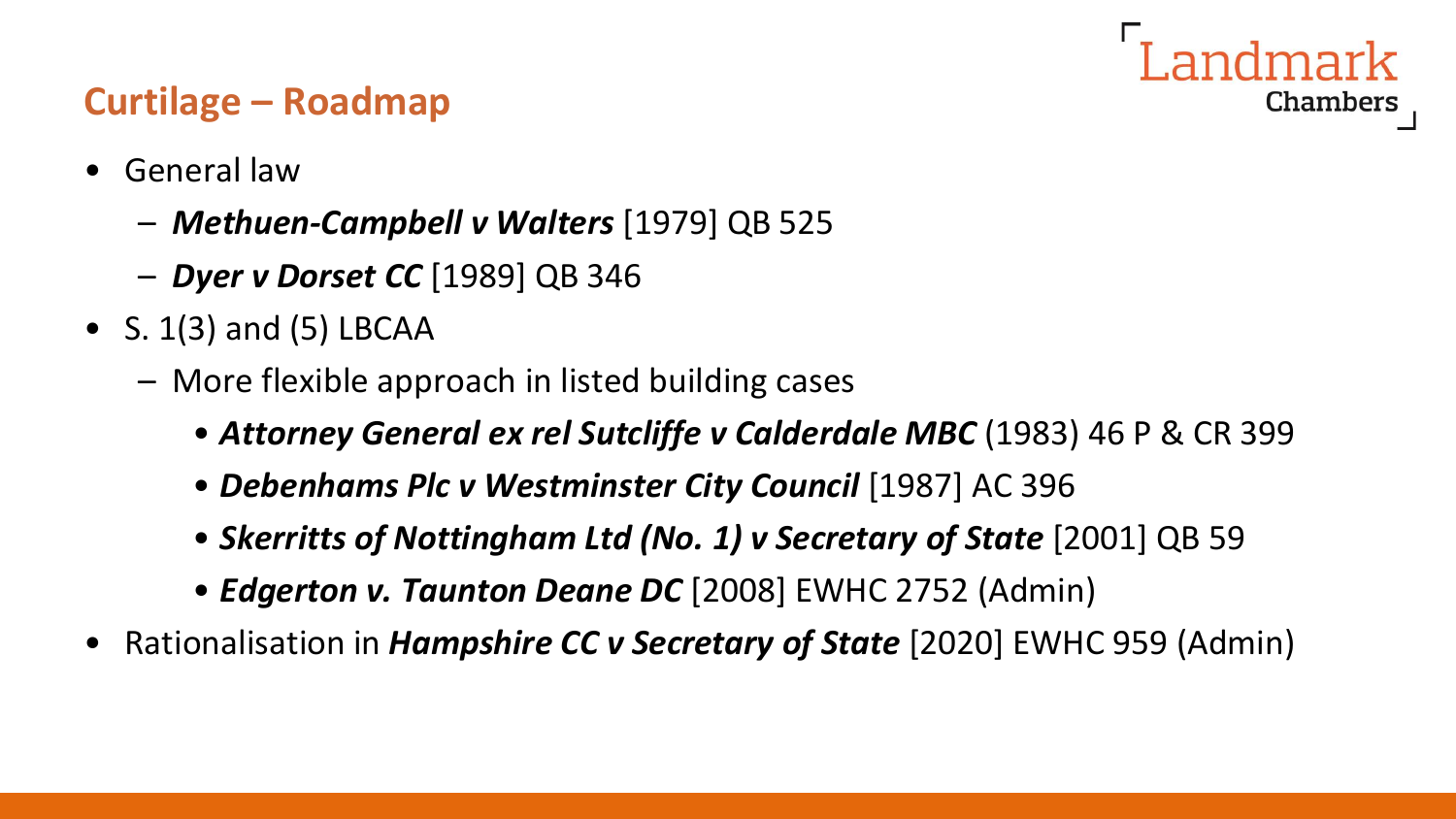#### **Curtilage: Ordinary meaning.**

• Earlier cases such as *Methuen-Campbell v Waters* (1979) and *Dyer v Dorset CC (1989)*  emphasised that "curtilage" was an essentially small area intimately associated with the building(s) with which it was associated although it turns to some degree on the scale of the buildings in question.

Landmark

- Lord Donaldson MR in *Dyer* at p. 357
	- ""Curtilage" seems always to involve some small and necessary extension to that to which the word is attached."
- Robert Walker LJ in *Skerritts (No. 1)* moved away from the notion of "smallness" although physical layout is relevant as is relative size of the building and the land (see **Challenge** at 18).
- Robert Walker also saw the interpretation as being in a dispropriatory context (though see Holgate J. in *Hampshire CC* – effectively he considers this the neutral interpretation)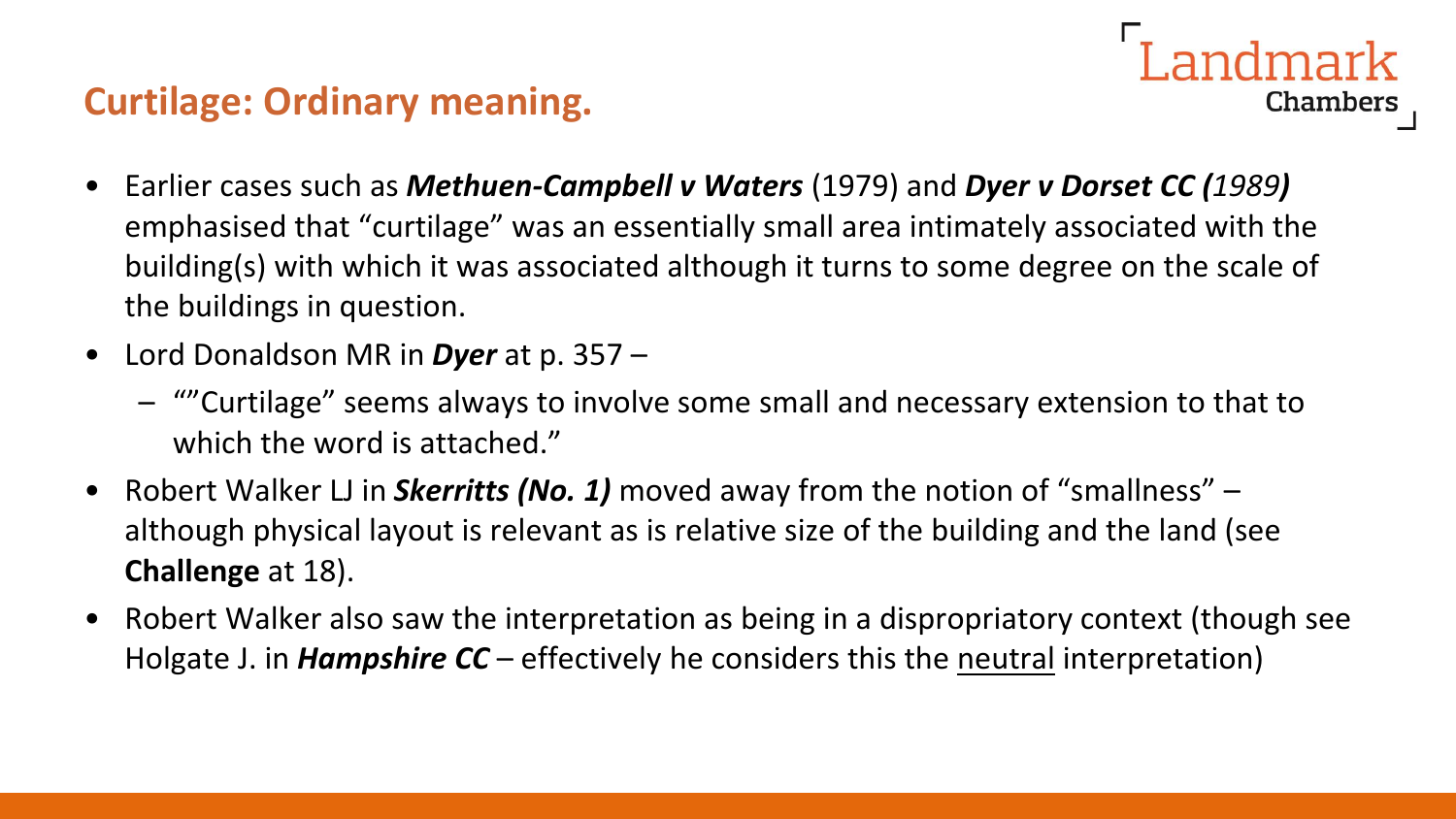## **Basis for the narrow approach**

## Landmark Chambers

- Buckley LJ in *Methuen-Campbell* pp. 543-544
	- "In my judgment, for one corporeal hereditament to fall within the curtilage of another, the former must be so intimately associated with the latter as to lead to the conclusion that the former in truth forms part and parcel of the latter. …. This may extend to ancillary buildings, structures or areas such as outhouses, a garage, a driveway, a garden and so forth. How far it is appropriate to regard this identity as parts of one messuage or parcel of land as extending must depend on the character and the circumstances of the items under consideration. … they constitute an integral whole. ..."
- Nourse LJ In *Dyer* p. 358
	- "The authorities which were cited to us demonstrate that an area of land cannot properly be described as a curtilage unless it forms part and parcel of the house or building which it contains or to which it is attached. … While making every allowance for the fact that the size of a curtilage may vary somewhat with the size of the house or building, I am in no doubt that the 100 acre park on the edge of which Mr. Dyer's house now stands cannot possibly be said to form part and parcel of Kingston Maurward House…"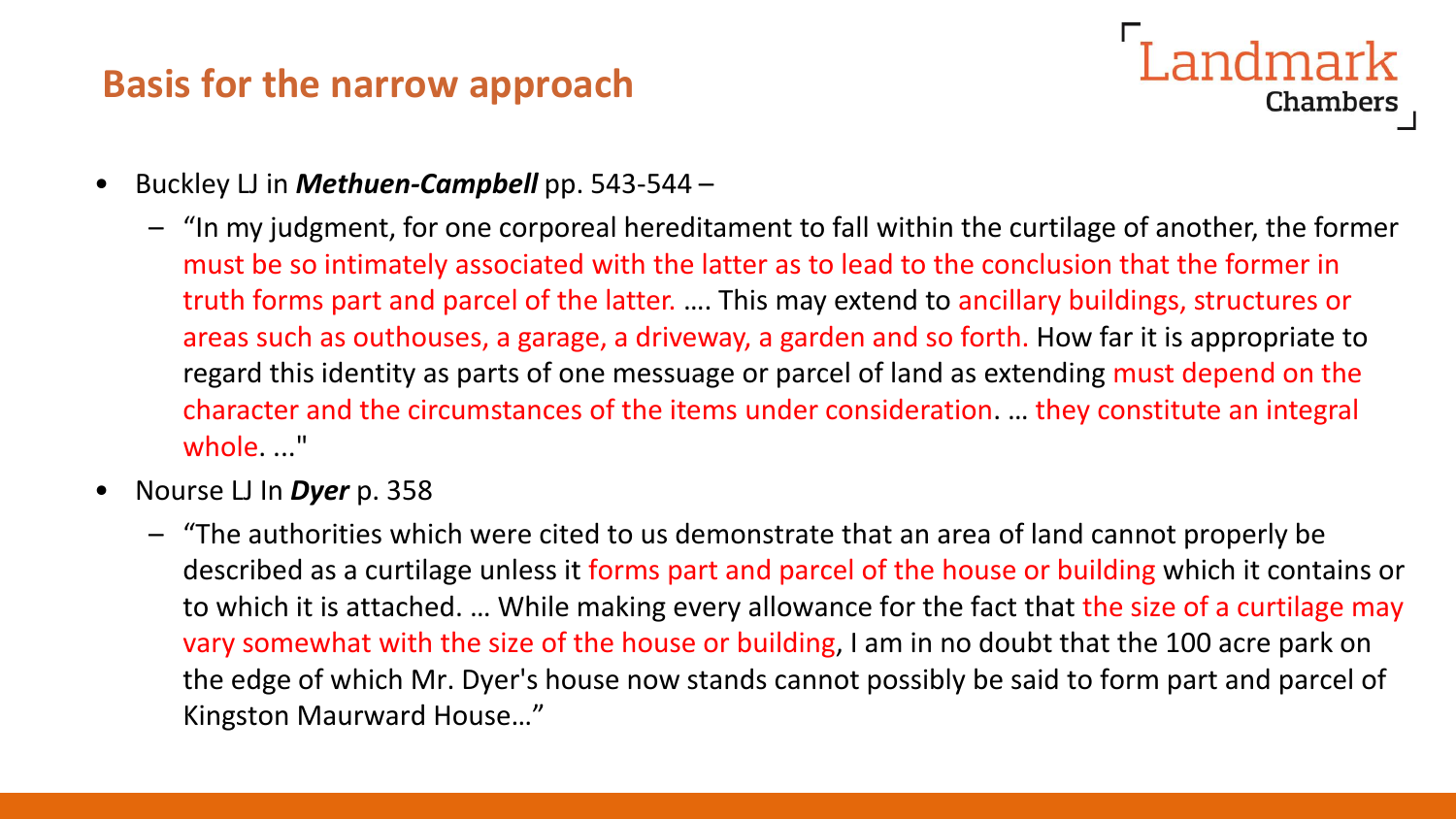## **Curtilage: LB authorities**



- A particular approach was taken to LB curtilages in 3 key cases:
	- *A-G ex rel Sutcliffe v Calderdale MBC* (1983) 46 P & CR 399 (not cited in *Dyer*)
	- *Debenhams Plc v Westminster City Council* [1987] AC 396
	- *Skerritts of Nottingham Ltd v Secretary of State* [2001] QB 59.
- *Calderdale* there was a terrace of cottages, a mill and a "bridge" linking those two structures. A conveyance transferred the terrace to D's predecessors but retained the mill and bridge. Following the listing of the mill, issue whether LBC required to demolish the terrace. Stephenson LJ set out the approach to curtilage in context of LB legislation agreeing that there were essentially 3 factors to consider
	- (1) the physical "layout" of the listed building and the structure
	- (2) their ownership, past and present
	- (3) their use or function, past and present.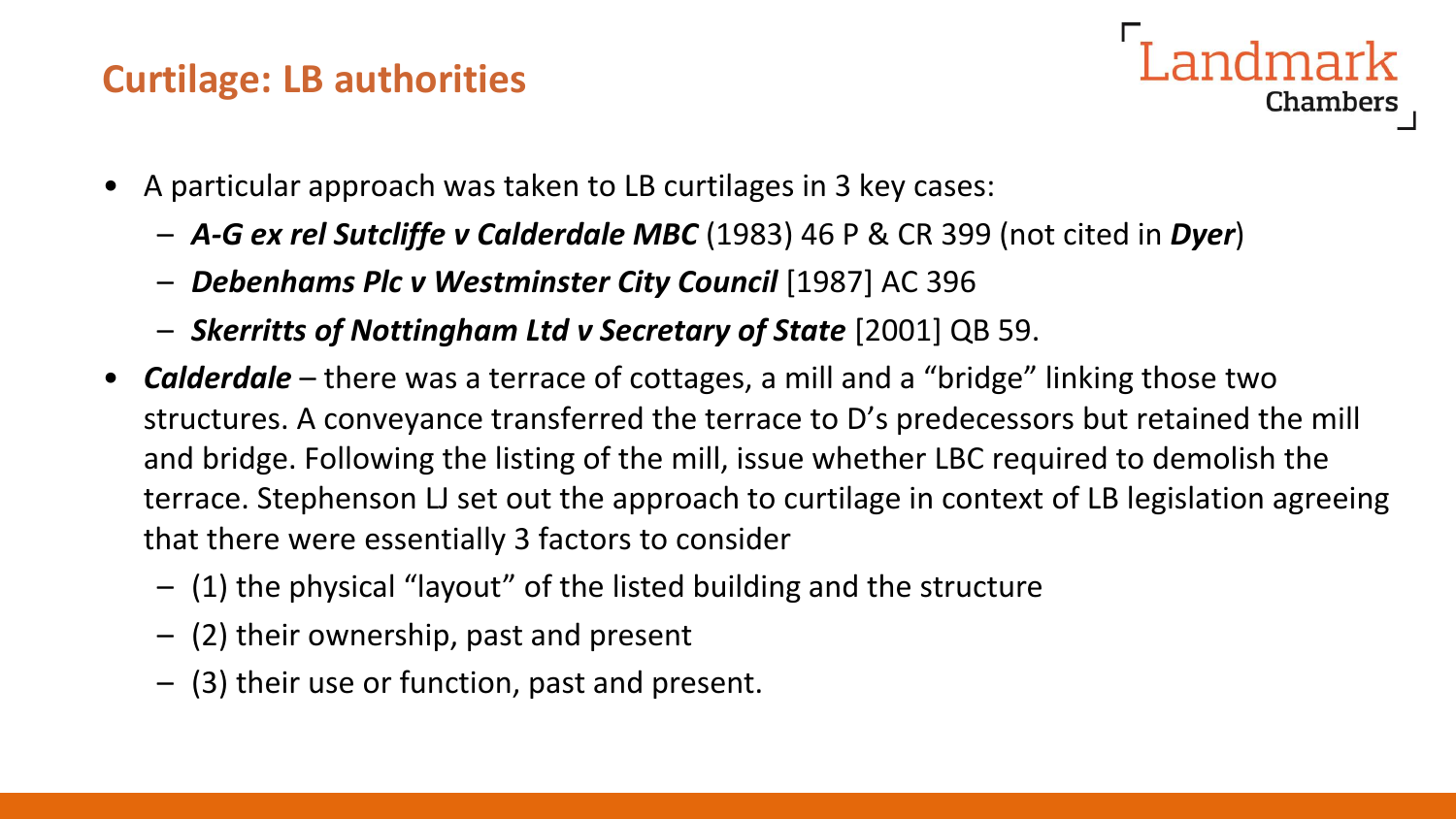## **Curtilage:** *Calderdale*

## **Landmark Chambers**

- The context of the LB provisions was critical to Stephenson LJ's analysis (p. 405):
	- "…I would approach section 54(9) [s. 1(5)], its construction and application, and both its limbs with the obvious reflection that the preservation of a building of architectural or historic interest cannot be considered or decided, either by the Secretary of State or by those specialists he is required by section 54(3) to consult, in isolation. The building has to be considered in its setting, … as well as with any features of special architectural or historic interest which it possesses. The setting of a building may consist of much more than man-made objects or structures, but there may be objects or structures which would not naturally or certainly be regarded as part of a building or features of it, but which nevertheless are so closely related to it that they enhance it aesthetically and their removal would adversely affect it. Such objects or structures may or may not be intrinsically of architectural or historic interest, or worth preserving but for their effect on a building which is of such interest.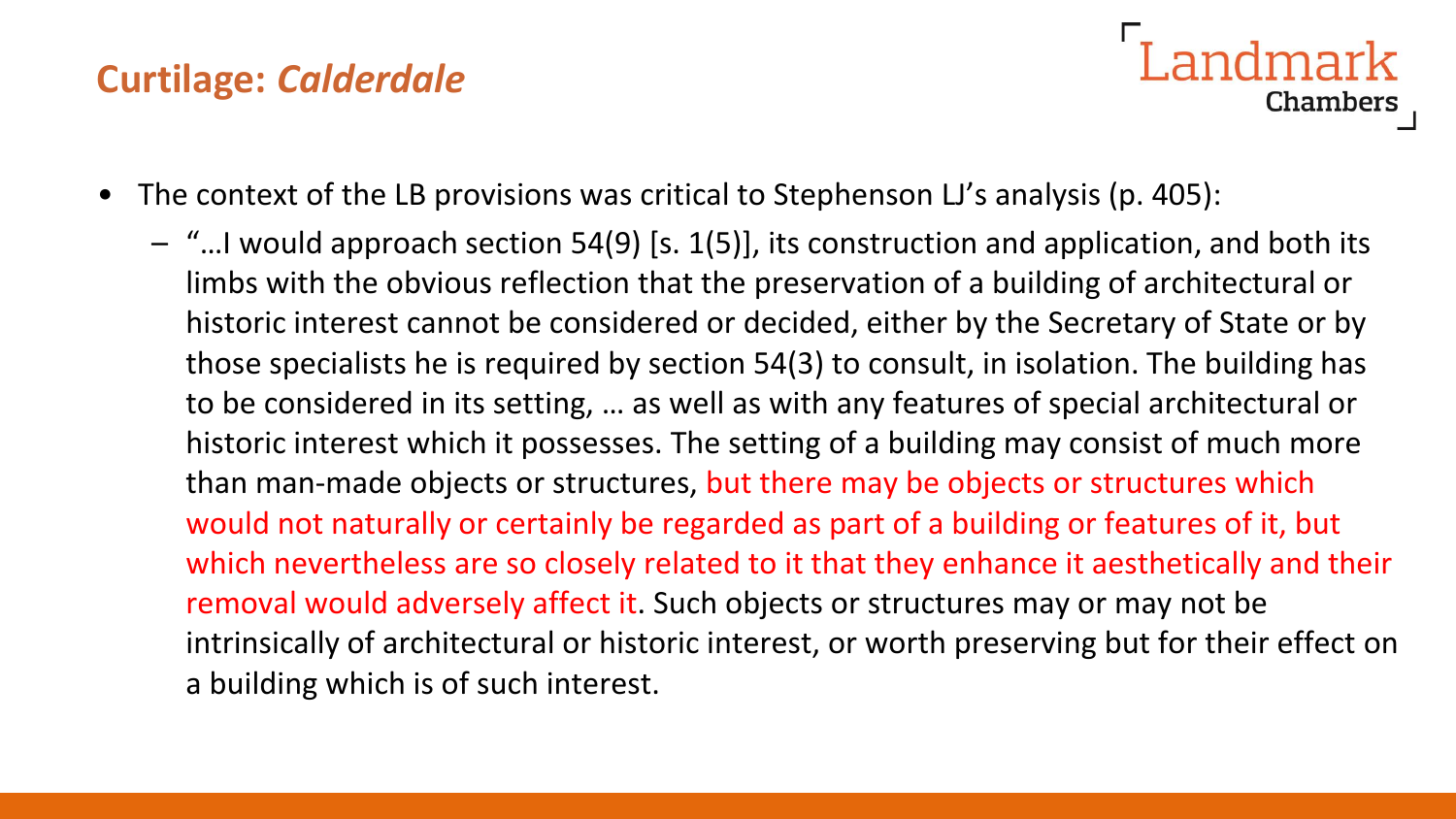## **Curtilage:** *Calderdale*

## Landmark Chambers

- Skinner J. (at first instance) had asked himself: "from a planning rather than a strict conveyancing viewpoint, whether the buildings within the alleged curtilage form a single residential or industrial unit and, in this instance, whether the mill and terrace form part of the integral whole".
- The Court of Appeal effectively endorsed that test to be addressed considering the three factors identified. Stephenson LJ referred to Buckley LJ's test, noting:
	- "Buckley LJ does not refer to Skinner J's "single unit" but he does refer to his "integral whole".
	- And he is of course dealing with a house and premises in common ownership.
	- Stephenson LJ concluded:

"I have found this question difficult to answer, but I have ultimately come to the conclusion, not without doubt, that the terrace has not been taken out of the curtilage by the changes which have taken place and remains so closely related physically or geographically to the mill as to constitute with it a single unit and to be comprised within its curtilage in the sense that those words are used in this subsection."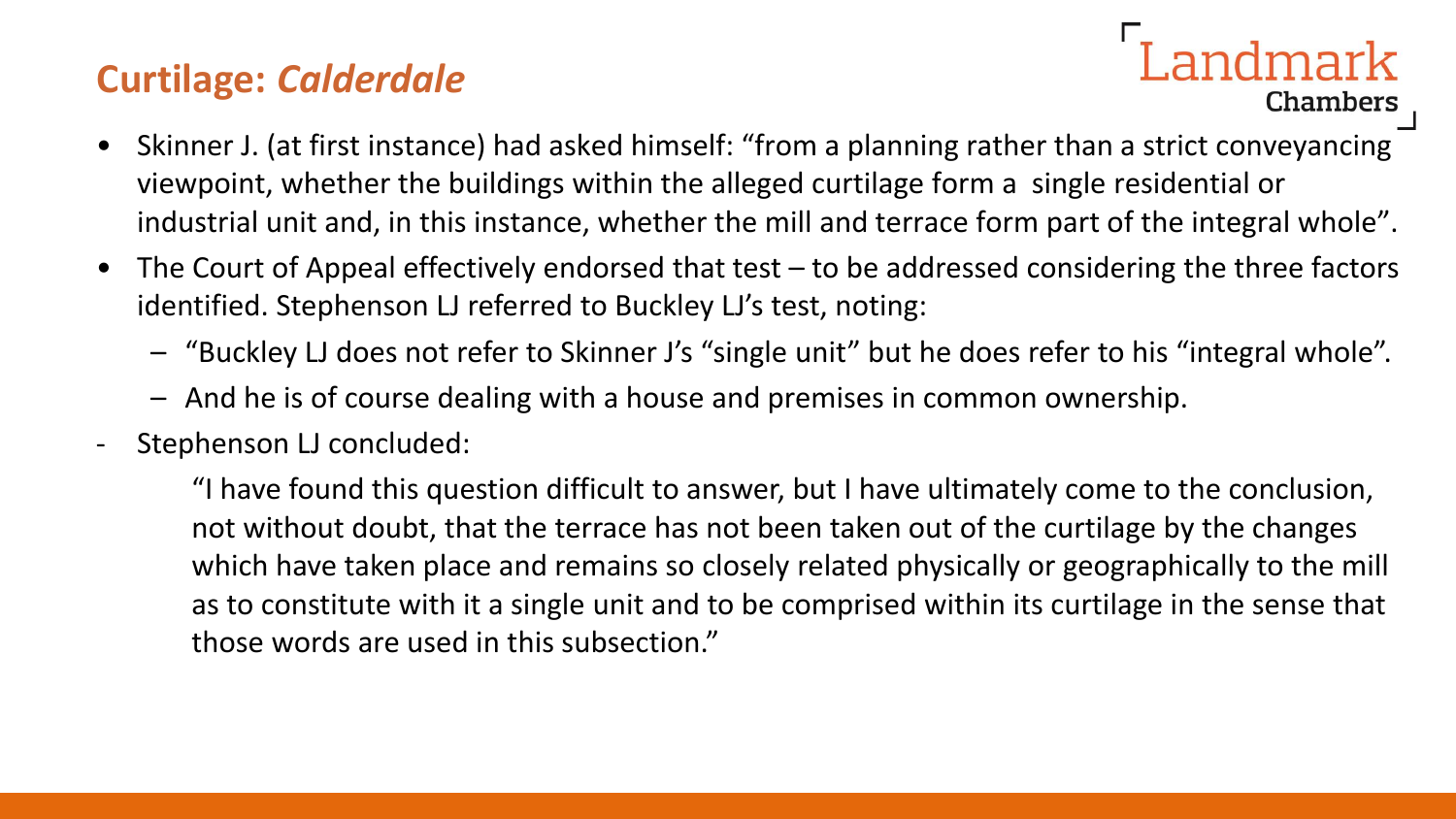## **Curtilage:** *Debenhams & Skerritts*

• In *Debenhams Plc* Lord Keith at p. 403 held that s. 1(5) implied an *ancillary relationship* to the listed building –

Landmark

- "All these considerations, and the general tenor of the second sentence of [s. 1(5)] satisfy me that the word 'structure' is intended to convey a limitation to such structures as are ancillary to the listed building itself, for example the stable block of a mansion house, or the steading of a farmhouse, either fixed to the main building or within its curtilage. In my opinion the concept envisaged is that of principal and accessory. It does not follow that I would overrule the decision in the *Calderdale* case, though I would not accept the width of the reasoning of Stephenson LJ. There was, in my opinion, room for the view that the terrace of cottages was ancillary to the mill."
- Criticisms of *Calderdale* were also directed at the question of structures fixed to a building – see *Debenhams* pp. 402-3. See Holgate J in *Hampshire CC* at [104]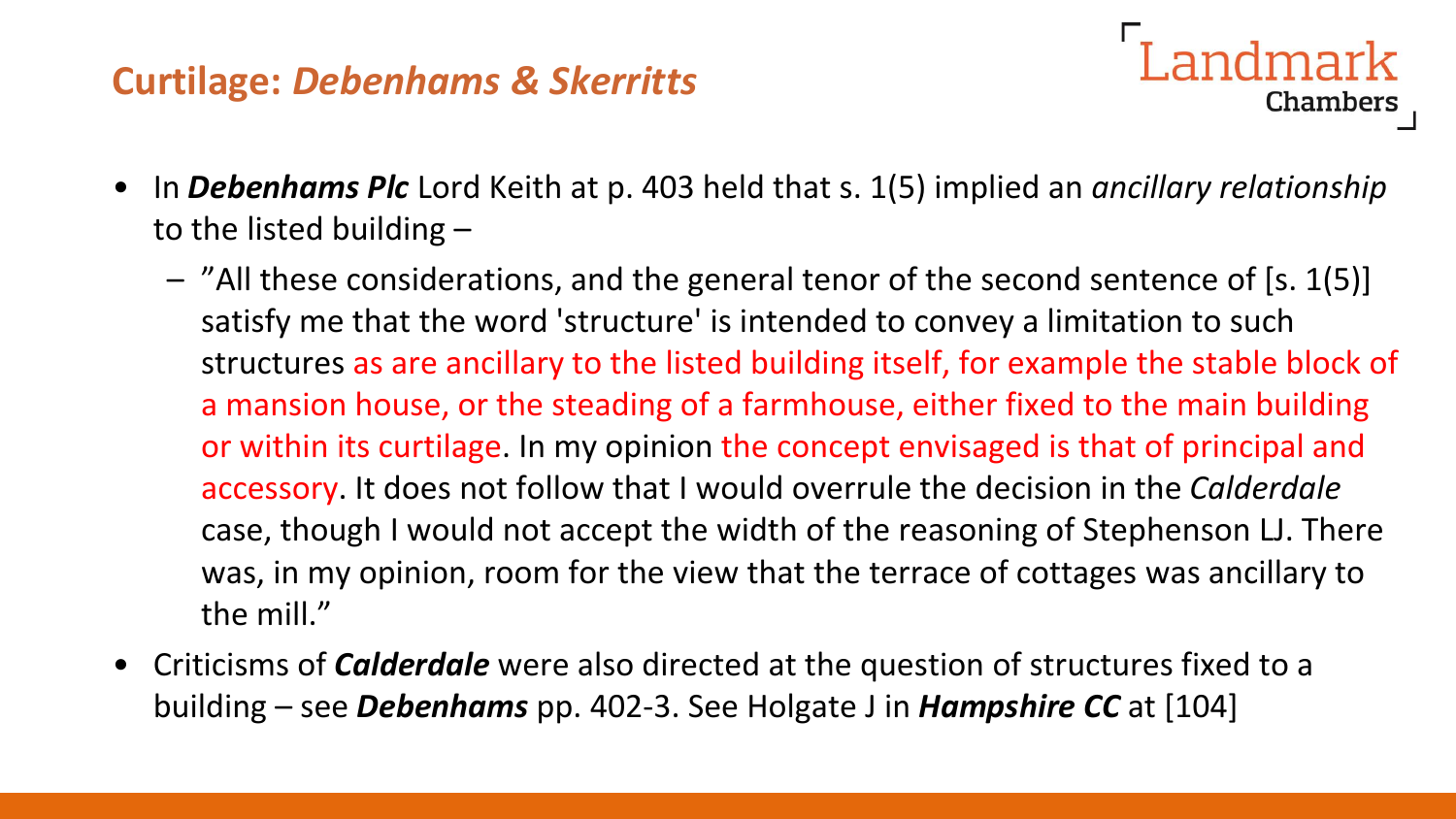## **Curtilage:** *Skerritts*

In *Skerritts (No. 1)* the CA applied the 3 factor approach in *Calderdale* to find a stable block some 200m from the GII\* hotel "Grimsdyke" but which had been designed by the same architect to fall within the hotel's curtilage. Robert Walker LJ distinguished Dyer (and to an extent *Methuen-Campbell*) on the basis it was dealing with "dispropriatory" legislation. He did not put forward an alternative formulation.

In addition he did not find the "notion of smallness" helpful. However, he did consider physical layout to be relevant:

– …. the curtilage of a substantial listed building is likely to extend to what are or have been, in terms of ownership and function, ancillary buildings. … physical "layout" comes into the matter as well. In the nature of things the curtilage within which a mansion's satellite buildings are found is bound to be relatively limited. But the concept of smallness is in this context so completely relative as to be almost meaningless, and unhelpful as a criterion"



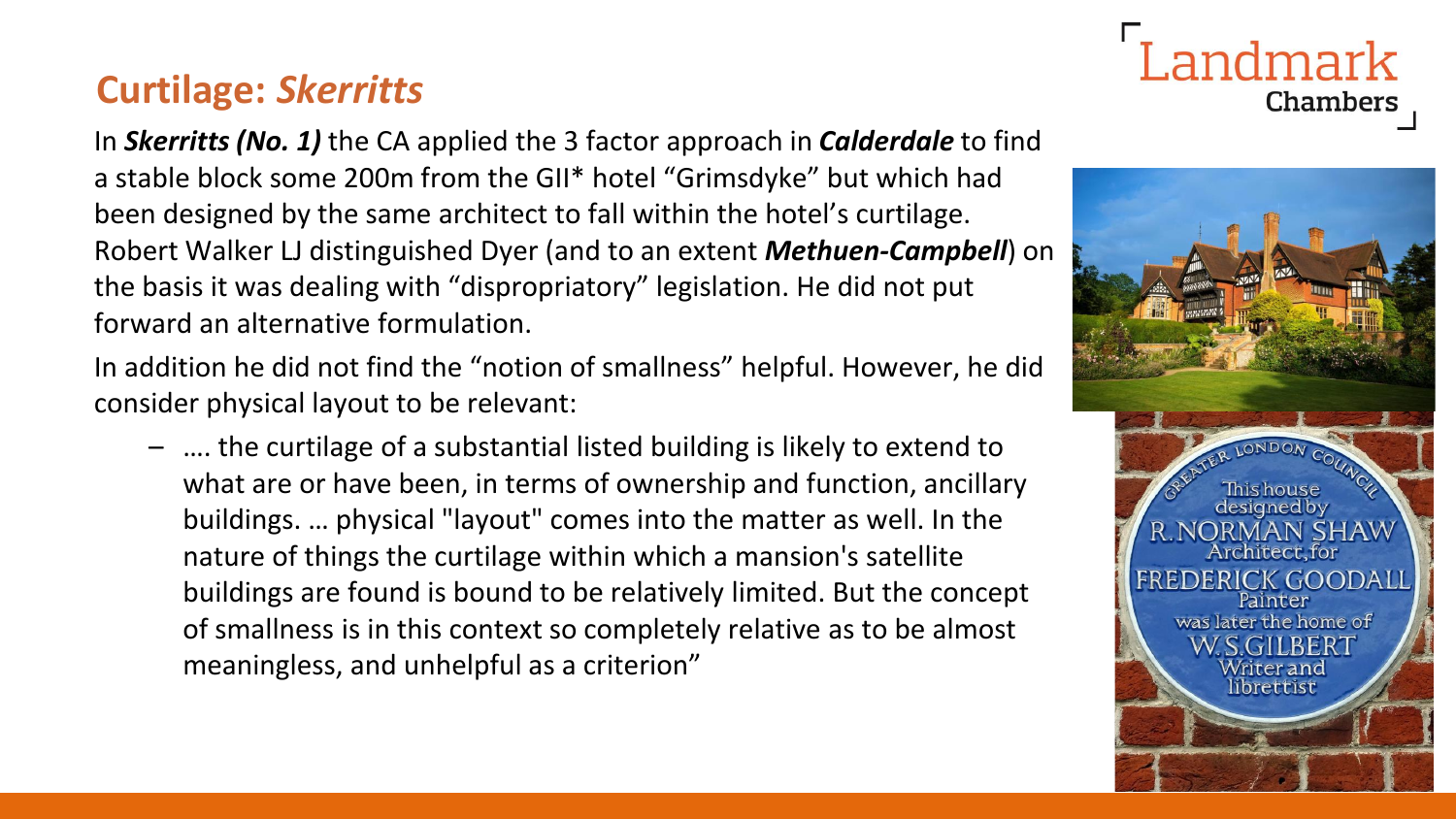#### **Curtilage:** *recent cases*



- *Challenge Fencing Ltd v Secretary of State* [2019] EWHC 553 (Admin)
- *Hampshire CC v Secretary of State* which drew some clear distinction between LB and other cases
- In *Challenge* (which was an industrial pd case ie planning legislation =ordinary meaning) Lieven J summarised at [18] six principles applicable from both the *Dyer* line of authorities and the LB line of cases having first noted at  $[10]$  –
	- "There is extensive caselaw on the legal approach to the decision as to what is the curtilage of a building. Most if not all of this caselaw concerns the curtilage of listed buildings, and to the degree that slightly varied considerations may be in play when considering the curtilage of an industrial building for the purposes of the GPDO.."
- Need to read *Challenge Fencing* at [18] in the light of *Hampshire CC*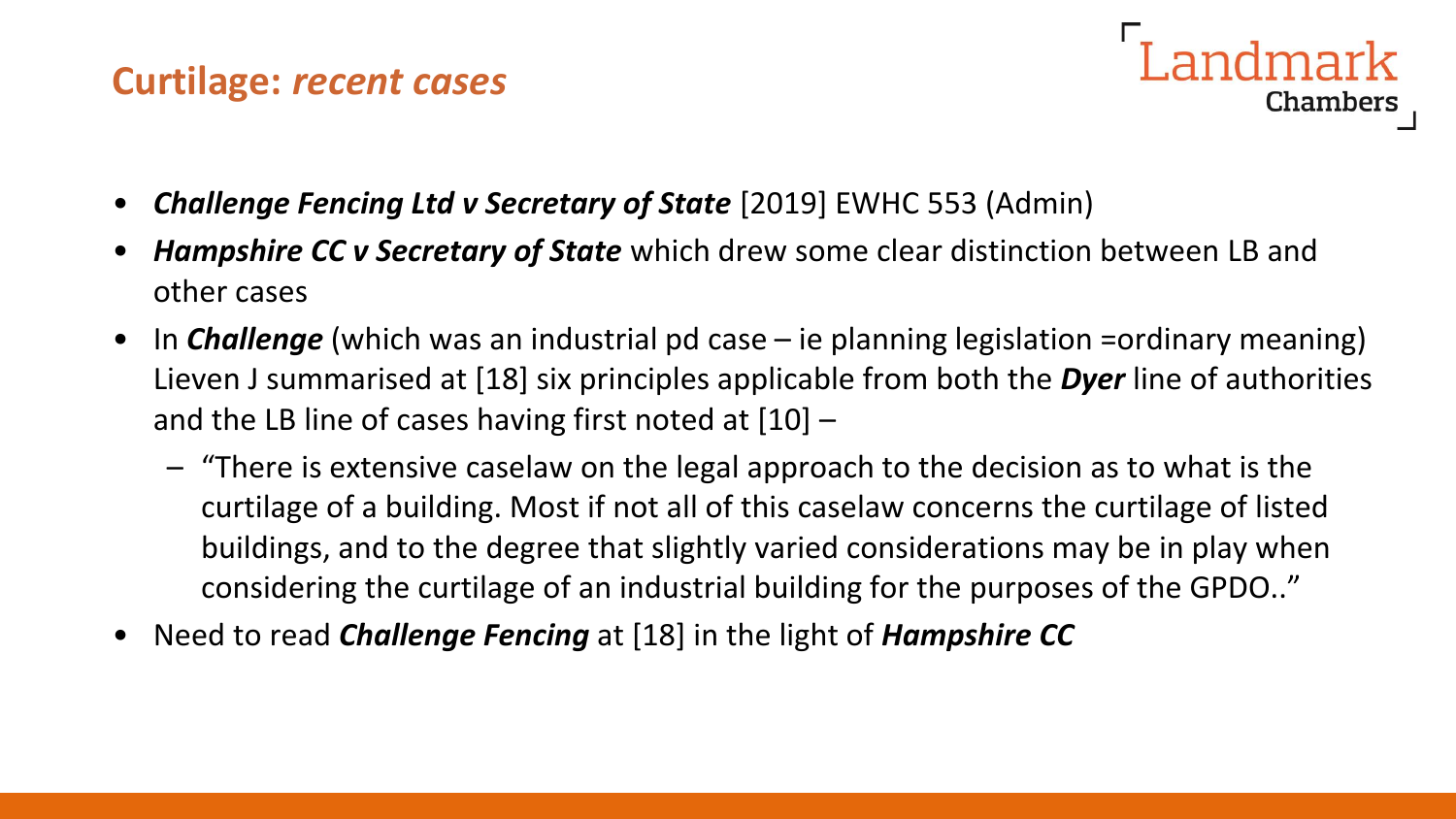## **Curtilage:** *recent cases (2)*

- In *Hampshire*, Holgate J. took a careful analytical approach to an application to deregister c. 46 ha of common land which an Inspector had found to fall within the curtilage of an airport terminal building given their functional relationship, drawing a clear distinction between LB cases and the general approach in *Dyer/MC*.
- The real value of **Hampshire** is in analysing the caselaw by statutory purpose and whether that supported a broader or an ordinary meaning.
- Holgate J. did not agree wholly with Robert Walker LJ in *Skerritts* in that he held
	- the earlier cases did not treat the dispropriatory nature of the legislation as significant in their consideration of curtilage - [90]-[91], [97] – ie those case give ordinary meaning
- Considered the specific statutory context of para. 6 of Sched. 2 to the Commons Act 2006 at [71] – which also warranted an ordinary meaning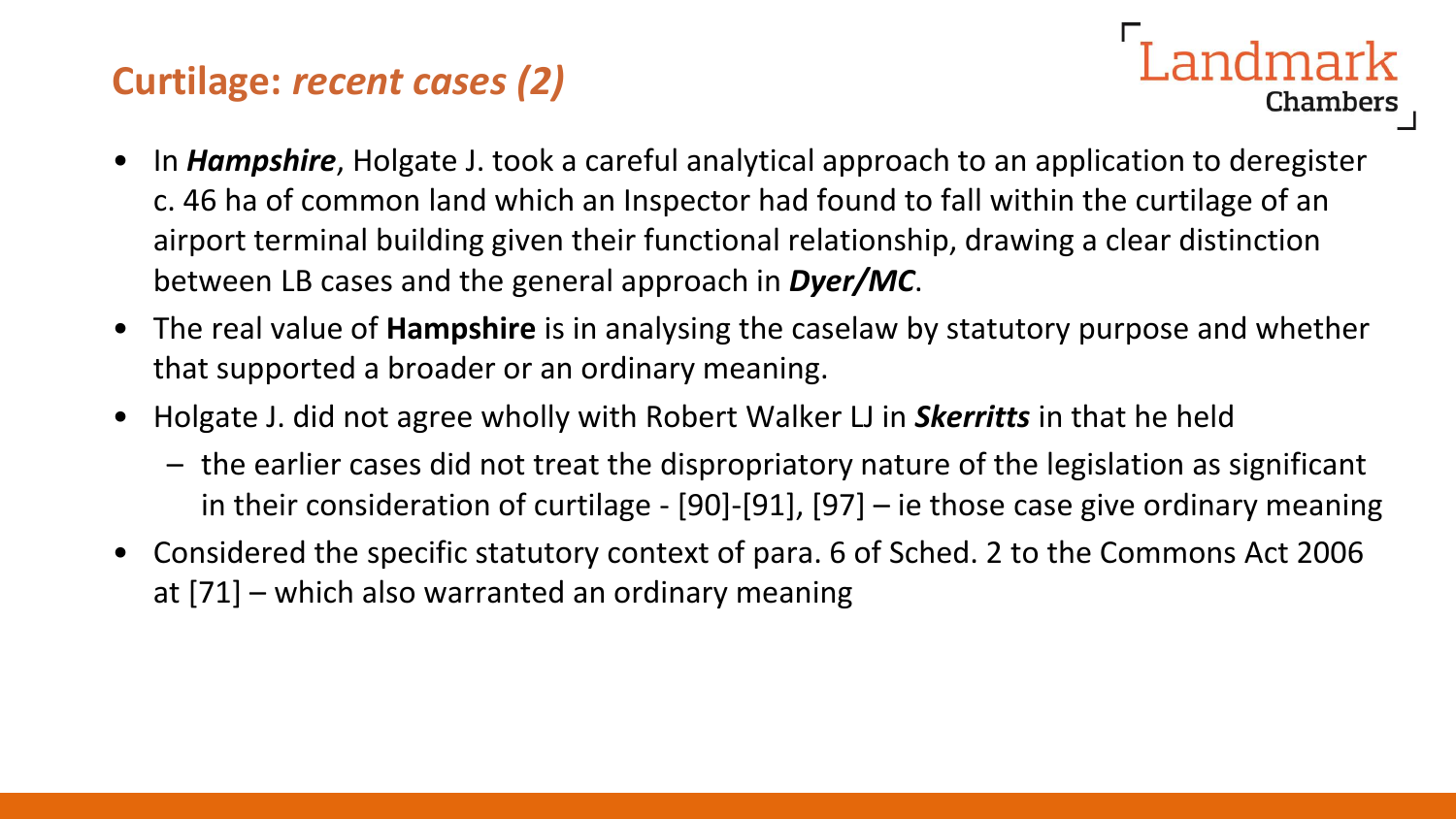## **Curtilage:** *recent cases (3)*



- Note, though obiter, Holgate J.'s observation at [107] -
	- "… the extended definition of "listed building" only brings "structures" or "objects" within the scope of the listing, not, for example, a garden or open land. In other words, s. 1(5) does not treat every aspect of the curtilage of a listed building as falling within that definition. Consequently, the controls in ss. 7 to 9 do not apply to any item of work carried out anywhere within the curtilage of a listed building (notwithstanding s. 66(1)). Those controls are specifically targeted at works to a listed building, or other qualifying structures or objects, because of their effect on the special architectural or historic interest of that building."
- Similar comments are made in **Dill** at para. 33.
- He considered at [121]-[123] that *Challenge* should be read "as a whole", though Lieven J. referred to the LB cases, and this should be done consistently with *Methuen-Campbell* and *Dyer* including in planning cases and noted at [121] that Lieven J at [14] specifically applied the "part and parcel" approach in *M-C*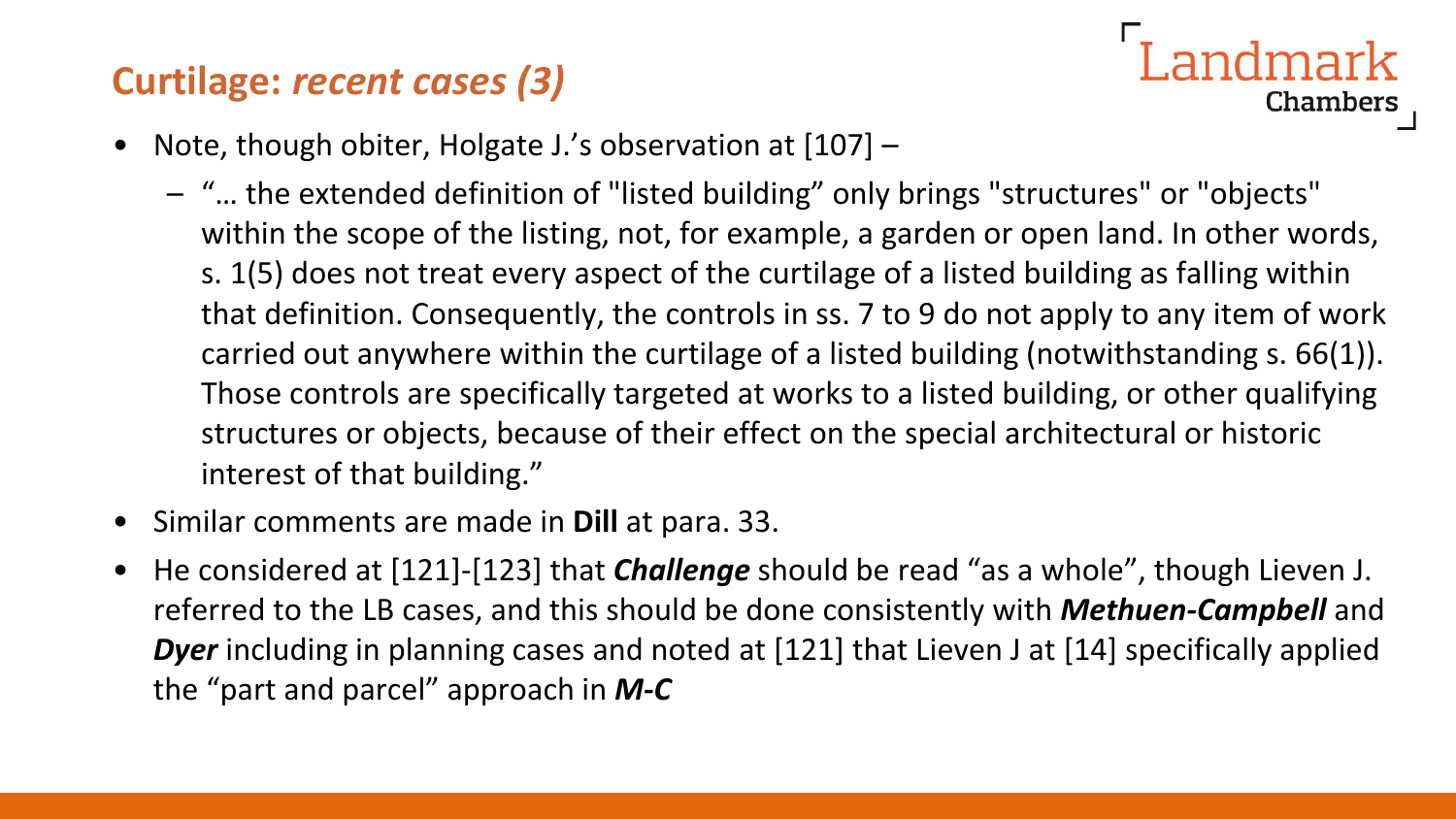## **Curtilage:** *recent cases* **(4)**

- Grouping the authorities in this way identifies:
	- The ordinary meaning is the narrower one explained in Methuen-Campbell;
	- The "ancillary" requirement referred to in *Debenhams* concerned "structures" and was specific to LB legislation and not relevant to "curtilage" generally, although the ancillary nature of the land to the building may be relevant - [103]
	- The broader meaning derives solely from **Calderdale** where it was justified by the purpose of the legislation (106-108, and 125):

"125: The wider approach to curtilage in **Calderdale** is justified for listed building control, which is concerned to bring within its ambit structures or objects which are closely related to the building which has been listed such that their removal or alteration could adversely affect its interest."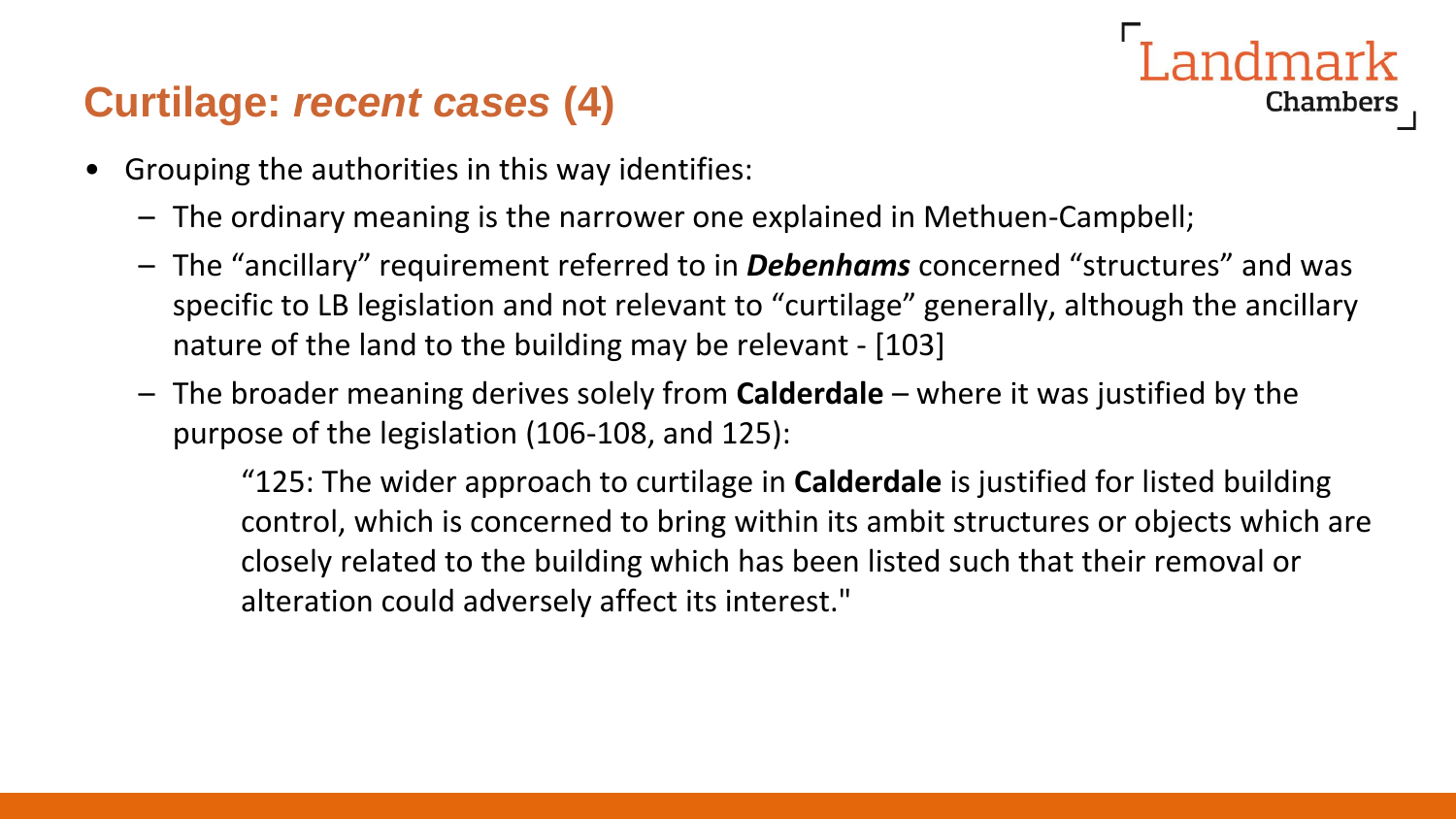## **Curtilage:** *recent cases (5)*

- Holgate J concluded that the Inspector had erred, essentially:
	- (1) In applying the broad approach rather than the ordinary/narrower approach outside the listed building context (138);
	- (2) The Inspector applied the "relative size" criterion by considering the purpose to which the land and the building were both put. The true question is whether the land qualified as the "curtilage of the building" and thus the focus should have been on the size of the land relative to that of the building (145);

**Landmark** 

- (3)Taking the broad approach, and so asking whether the building and claimed curtilage land formed a single unit with "functional equivalence", or in effect were used for the same overall purpose, other factors which have until now been treated as relevant considerations would have a much reduced, or even possibly no, significance. It would not matter whether the land serves any ancillary function. Equivalence of function, or being "mutually supportive", would suffice.
- *Calderdale* does not apply to development control under planning legislation, for example the exemption from development control of the use of the curtilage of a dwelling-house for incidental purposes ( s. 55(2)(e) of TCPA 1990 ) or the ambit of permitted development rights.